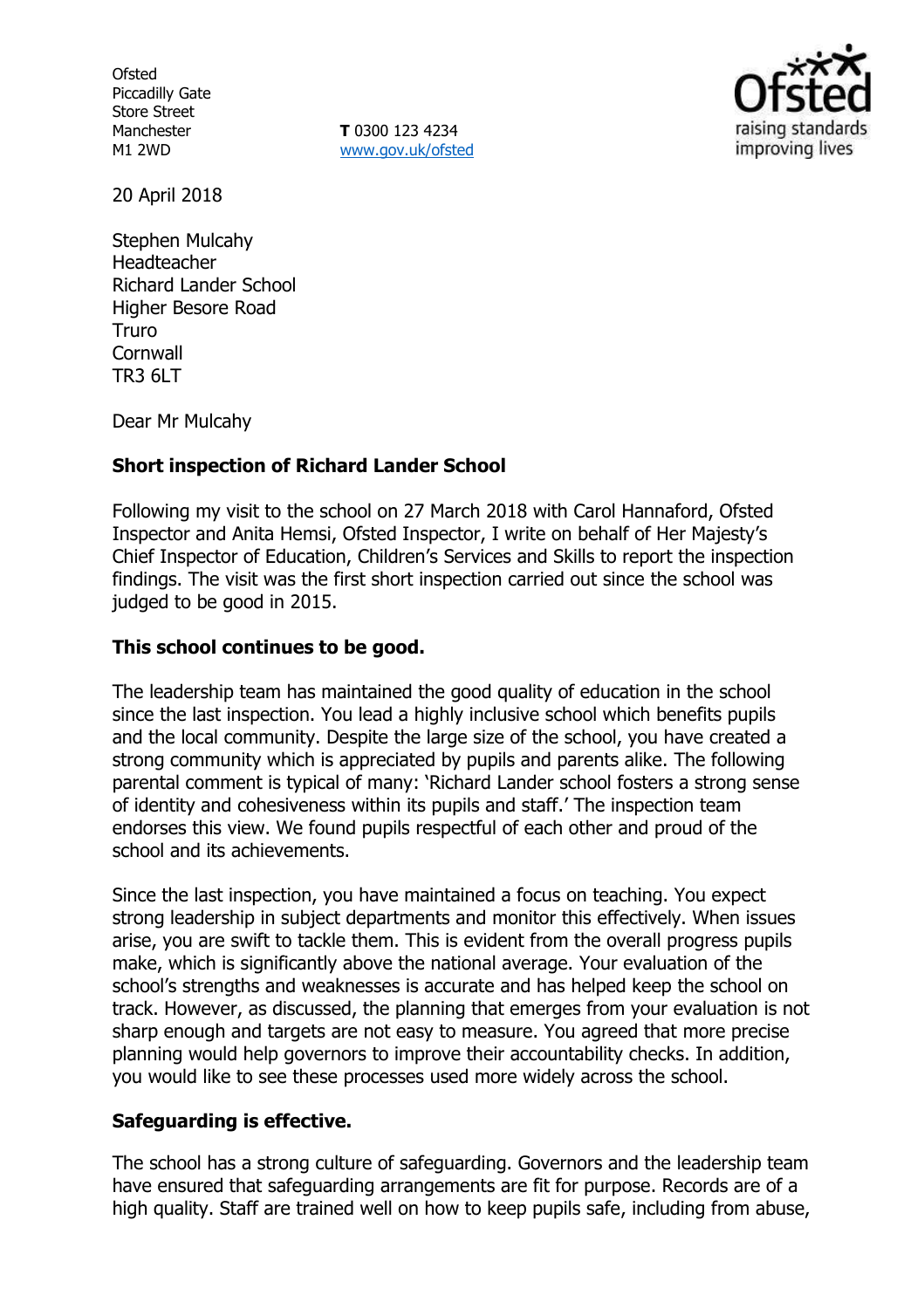

sexual exploitation and the influences of radicalisation and extremism. They are vigilant in assessing risks. Leaders meet regularly to make sure that the increasing numbers of pupils with complex needs are well supported. Staff appointed to manage the well-being of pupils work determinedly, yet sensitively, with parents, carers and external agencies to monitor and support them, especially the most vulnerable.

# **Inspection findings**

- First, we looked at any areas of concern with regard to subjects. Mathematics has been weaker than English for the past two years. Your work on reviewing teaching led to improvements in the subject in 2017. You have maintained this focus and have asked external experts to validate your findings. Their reviews provide valuable information which you and the subject leader are putting into practice. Teaching is engaging and pupils are motivated to learn well in the subject. Pupils are making better and more rapid progress as a result. You are aware that this is the beginning of an improving journey and one that must be maintained. Leadership in history is strong. The geography department has been without a substantive head of department this year and a new head of department will take up post in September 2018. Good teaching in languages means more pupils are taking the subject at key stage 4. Consequently, more pupils are entered for the English Baccalaureate and the increased number better reflects the ability of the pupils.
- Next, we looked at the progress of pupils who have special educational needs (SEN) and/or disabilities. There is an area resource base for pupils with very complex and high-level needs on the school site. These pupils are part of the school population and their outcomes are included in the school's overall results. You are rightly proud of the work done, both in the specialist unit and when pupils integrate in the main school. The SEN coordinator is a strong leader who has a very good grasp of the progress pupils with SEN and/or disabilities make in school and in the unit. Teachers and teaching assistants have been trained extensively to support these pupils. Current teaching approaches are leading to better learning. You and the SEN coordinator are maintaining the emphasis on this work.
- One fifth of pupils at Richard Lander School are disadvantaged. Increasingly, the school receives a high proportion of disadvantaged pupils on in-year transfers. Your inclusive ethos welcomes these pupils into the school. For many, this transfer provides them with a fresh start and they make good progress. There are a few exceptions where progress is slower because pupils have not been in the school long enough to benefit from the extra provision. They are not able to make the rapid progress needed to attain outcomes that reflect their potential. The school works hard to ensure that strong links with local colleges, schools and businesses afford these pupils the right next steps in employment, education and training.
- Finally, we looked at the attendance of vulnerable pupils, the disadvantaged and those who have SEN and/or disabilities. Overall school attendance is above the national average and few pupils are persistently absent. Absence rates are higher